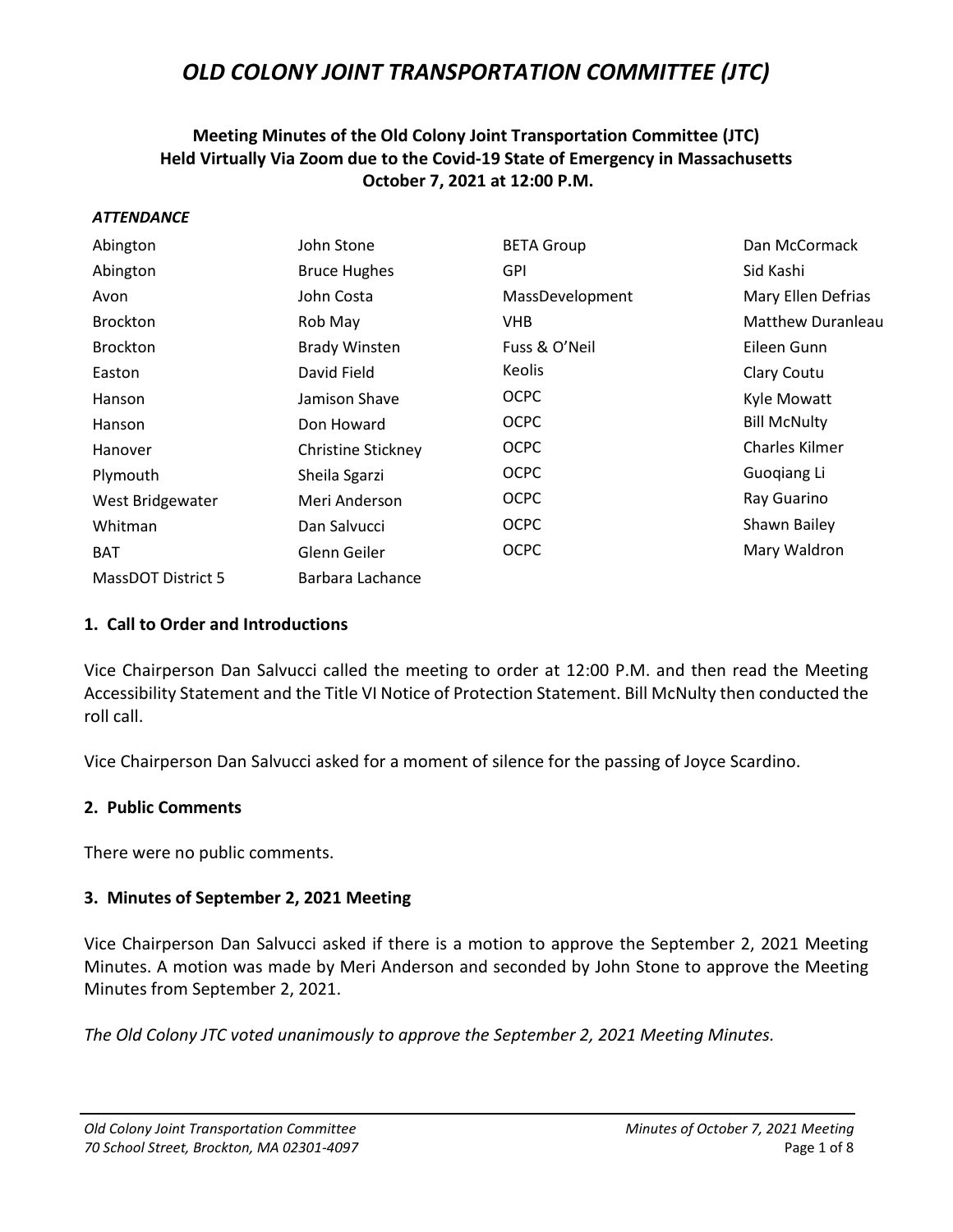## **4. Communications**

Shawn Bailey reviewed the contents of the communications staff report. Included were letters of correspondence, as well as notices of workshops and conferences. They are as follows:

- Safe Routes to School (SRTS) Infrastructure Launch Information Session October 15, 2021 at 2:00 PM
- Safe Routes to School Annual Fall Summit October 29, 2021 at 9:00 AM
- MassDOT Releases New Chapter 90 Informational Resources
- MassDOT Project Intake Tool (MaPIT) 3.0 Training Opportunity

# **5. Reports**

## *A. Brockton Area Regional Transit Authority (BAT)*

Glenn Geiler reported on the following:

- The Transportation Safety administration (TSA) order requiring masks on public transit remains in effect. Drivers have masks available for passengers in need of one.
- The Massachusetts Senate met and completed an override of Governor Baker's budget veto regarding the budget for the transit authorities in Massachusetts, which included an additional \$3.5 Million which will be spread across the RTAs across the Commonwealth
- BAT is working to evaluate its facilities and fleet in preparation for converting to a completely electric fleet.
- BAT is evaluating conditions, use, and need for bus shelters throughout their service area. The Authority is planning for the placement of new shelters.
- The program offering reduced Commuter Rail fares for Brockton residents from the Campello, Brockton, and Montello stations continues through March 2022. This program was made available through a cooperative effort between the Massachusetts Bay Transportation Authority (MBTA), Brockton Area Transit (BAT), and the City of Brockton to relieve crowding and allow for more social distancing on the Authority's Route 12 Ashmont service. This reduced fare is available to 250 passengers.

# *B. Greater Attleboro-Taunton Regional Transit Authority (GATRA)*

Shawn Bailey reported on the following:

- The Authority is evaluating adjusting routes in Plymouth. There will be 3 public meetings regarding proposed service changes.
- A third vehicle is being added to the GATRA Go service in south Plymouth

# *C. South Coast Rail Project*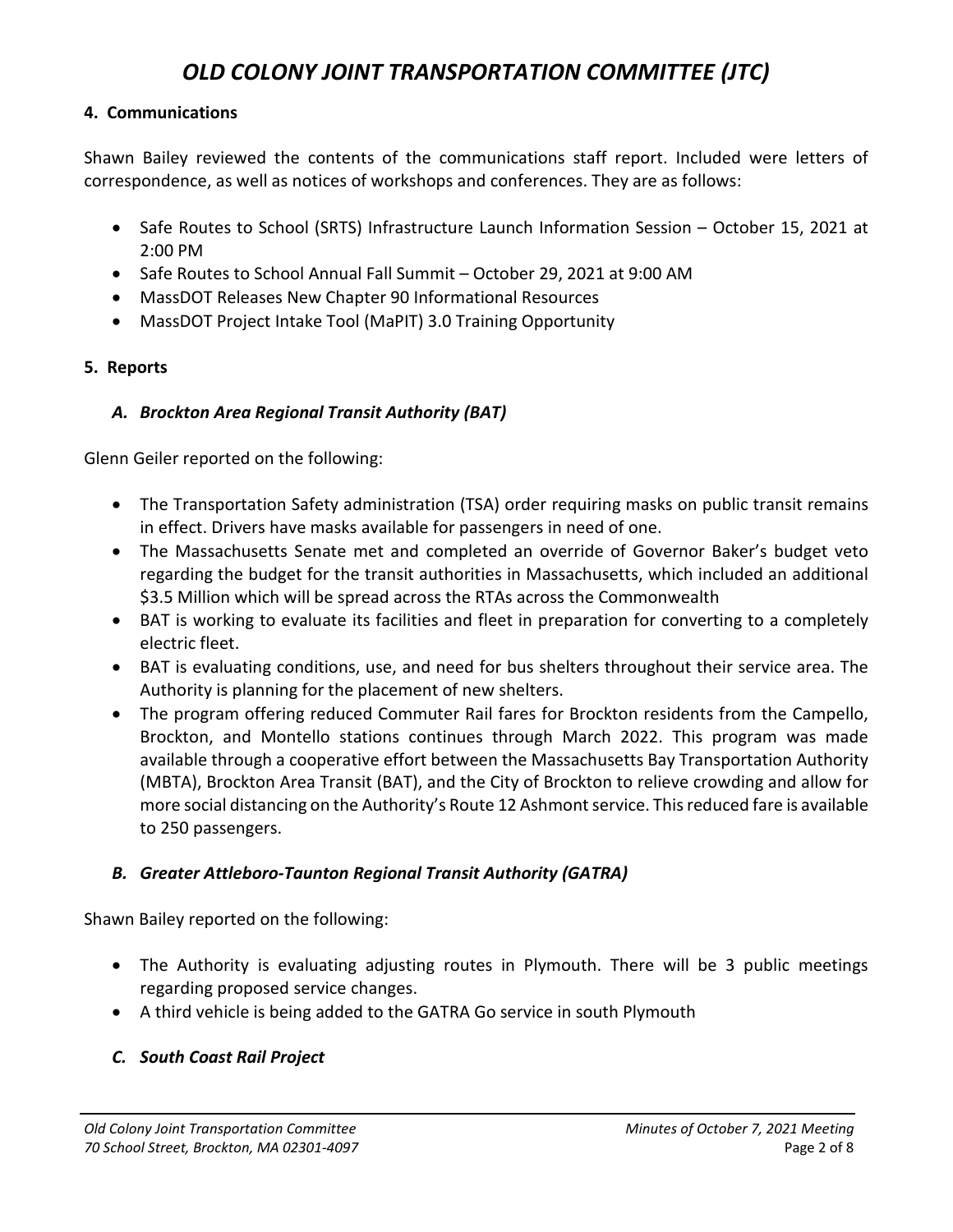Shawn Bailey reported on the following:

- In September 2021, work was conducted at one railroad grade crossing in Assonet and two others in Lakeville that resulted in detours for all traffic resulting in accessibility only for local traffic. Drill shaft work for a support wall was conducted between Church Street in Raynham and Middleboro Avenue in Taunton. Daytime track work was conducted between Colonial Drive and Forge Road in Assonet. Construction is occurring 24 hours per day.
- Additional work done included construction at station and layover sites from Middleborough to New Bedford and from Berkley to Fall River, transportation of soils by truck to two stockpile locations in Assonet and one in Fall River, and soil excavated from work along the right-of-way along the Middleborough Secondary and New Bedford Main Lines were transported to the New Middleborough and the Freetown stations

# **6. Old Business**

# *A. FFY 2022-2026 Transportation Improvement Program (TIP) Implementation*

Charles Kilmer reported on changes to projects within the TIP. They are as follows:

# **FFY 2026**

- ABINGTON INTERSECTION IMPROVEMENTS AT HANCOCK STREET AND CHESTNUT STREET (609440)
	- $\circ$  MassDOT comments on 25% Package returned to the Design Engineer (as of 9/6/2021)

# **Currently Unprogrammed Projects in FFY 2022-2026 TIP**

- STOUGHTON RECONSTRUCTION OF TURNPIKE STREET (607214)
	- o MassDOT comments on the 25% Package returned to the Design Engineer (as of 9/7/2021)

# **7. New Business**

# *A. MBTA – Vegetative Management Plan Presentation and Overview*

Clary Coutu, Director of Environmental Services, Compliance and Sustainability, Keolis, provided a presentation and overview.

Every five years, the MBTA Vegetative Management Plan:

- Describes the 5-year Integrated Pest Management (IPM) program for managing vegetation in accordance with the requirements
- Describes a variety of operational practices which include physical (mechanical cutting); chemical (herbicide application); and indirect methods used to manage, control, and eradicate vegetation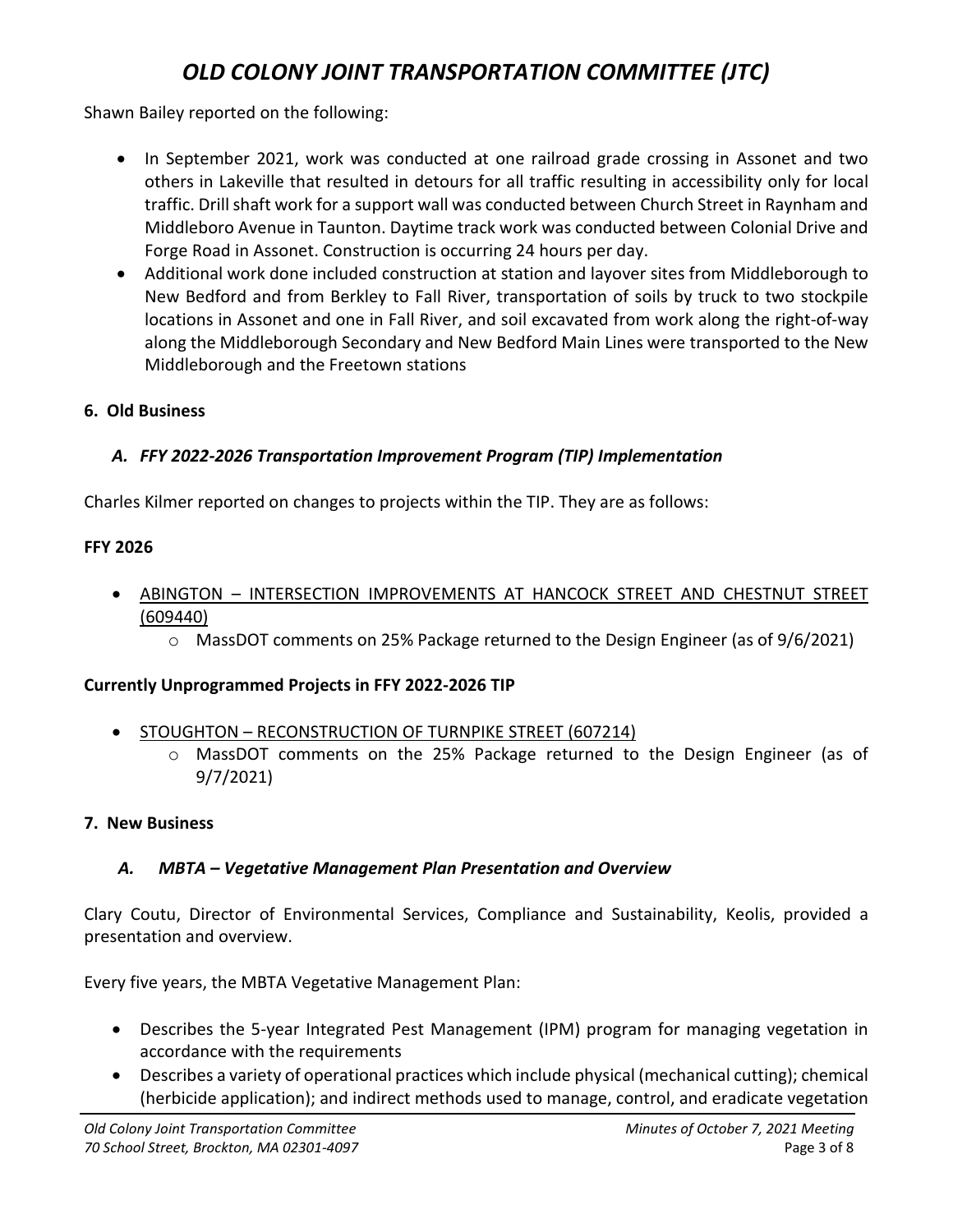on railroad ROWs

- Addresses the major components of vegetation management including the rationale for the various techniques, buffering and protection of sensitive areas, application of Integrated Pest Management (IPM), and an overview of the railroad ROW system
- Is subject to public review, published in the Environmental Monitor and reviewed by local officials, and DAR review and approval

Vice Chairperson Dan Salvucci stated that there is a historic turn table overrun with vegetation adjacent to the Whitman Station. The town maintains that location by utilizing Eagle Scouts to clear the vegetation. Dan Salvucci stated he will send Clary Couto the information to see if Keolis would be able to help the Town with this project.

John Costa stated the tracks in Avon travel through wetlands that supply one of the key wells in town. The concern is using chemicals in that area to clear the tracks. Discussion followed.

Don Howard stated the tracks in Hanson lie directly over the Town's water supply. The Hanson Water Commission opposes the use of herbicides on the MBTA right-of-way in the Town of Hanson.

# *B. Road Safety Audits (RSAs) at Multiple Locations Study – Review of FFY 2021 and Introduction to FFY 2022*

Bill McNulty provided a review of FFY 2021 RSAs and introduced FFY 2022 RSAs.

Through the Old Colony MPOs FFY 2021 Unified Planning Work Program, OCPC conducted Road Safety Audits at fifteen locations in Abington, Bridgewater, Brockton, East Bridgewater, Easton, Hanover, Kingston, Plymouth, Stoughton, and West Bridgewater. These audits were a collaborative effort of multidisciplinary teams consisting of OCPC planners, local public safety, local elected and municipal officials, MassDOT, FHWA, BAT, and our legislative delegation of State Senators and Representatives.

OCPC is looking forward to continuing this effort in the MPOs FFY 2022 UPWP. OCPC staff are currently reviewing their internal safety management system and coordinating with communities on site selection for FFY 2022.

# *C. High Priority Corridor Study Screening Assessment – Introduction and Overview*

Guoqiang Li provided and introduction and overview on the High Priority Corridor Study Screening Assessment.

The objectives of this task are to conduct a High Priority Corridor Study Screening Assessment of state numbered routes (arterial segments) that will identify, rank, and inform the selection process for locations to conduct corridor studies that will then inform the Long-Range Transportation Plan Needs Assessment. This project will apply a holistic approach to analyzing problems and forming recommendations ensuring that the needs of all transportation users are considered.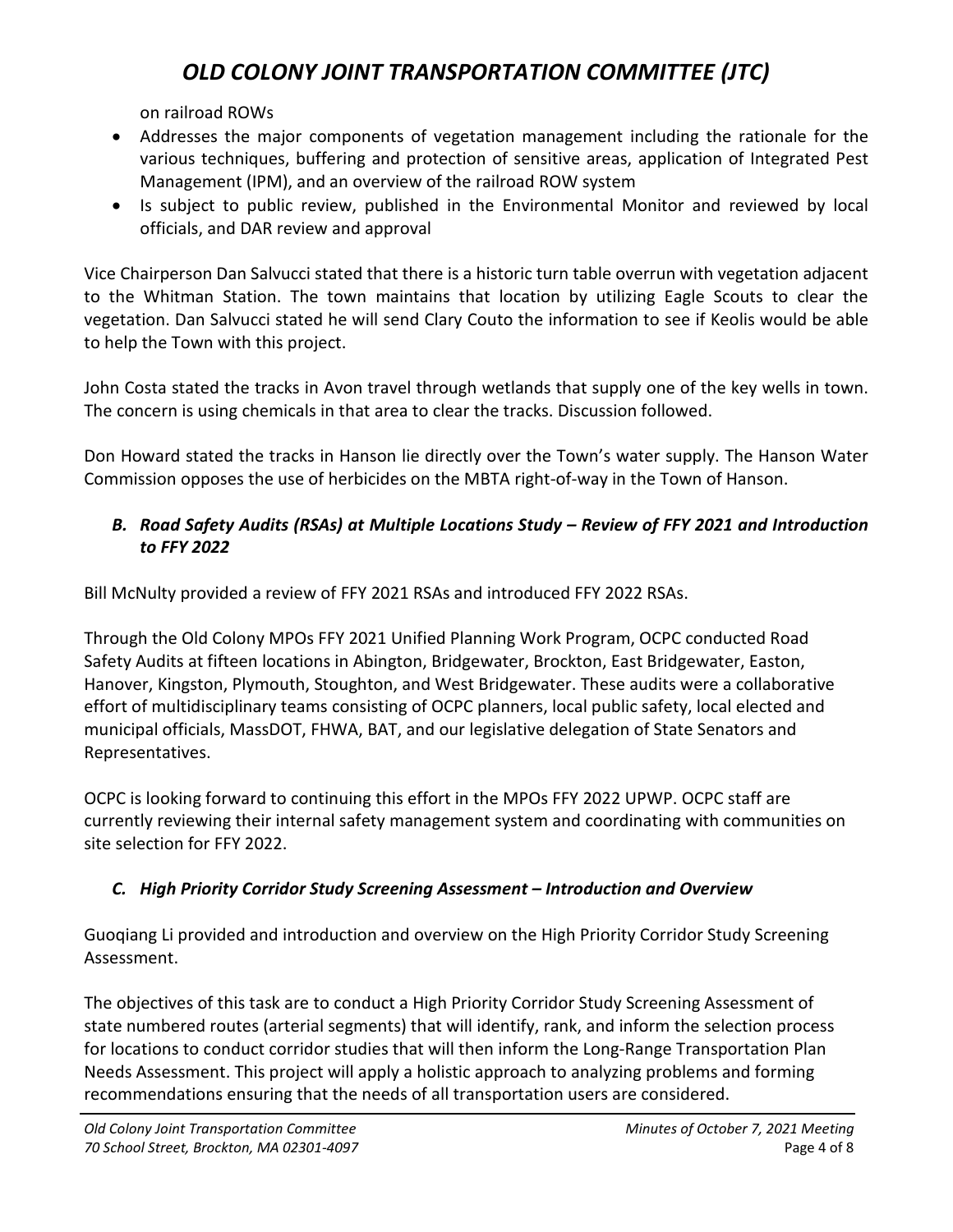Examples of proposed criteria for corridor examination scoring:

- 1. Safety Conditions
- 2. Congested Conditions
- 3. Multimodal Significance
- 4. Regional Significance
- 5. Regional Equity
- 6. Implementation Potential

The Study tasks include:

- 1. Gathering and assembling data about the arterial segments and then using the data to identify and prioritize
- 2. Examining the arterial segments more closely by applying specific criteria
- 3. Staff scoring each arterial segment and assigning a priority of low, medium or high to each segment
- 4. Preparing reports and documents

# *D. Freight Planning and Action Plan – Introduction and Project Scope*

Ray Guarino provided an introduction and project scope for the Freight Planning and Action Plan.

The principal objectives of this study are to integrate freight into the overall planning process, identify and plan for long-term freight needs, develop specific long-range transportation projects, identify potential funding sources for those projects, and evaluate policy-based solutions to accommodate future levels of freight on the regional transportation system enhancing the mobility and safety of the traveling public. This plan will be a follow up to the 2014 Regional Freight & Goods Movement Study, the 2014 NHS Intermodal Connectors Study, and will build upon the findings and recommendations from MassDOT's 2018 Freight Study.

Vice Chairperson Dan Salvucci made a comment regarding the truck weigh stations on highways and if they should be utilized again to maintain safety on the highways.

Bruce Hughes stated that CSX has precision schedule railroading.

# **8. Other Business and Public Comment**

# *A. Community Local Technical Assistance Studies*

Bill McNulty reported on the following Community Local Technical Assistance Studies: Old Colony Planning Council completed the following projects requested through the Local Highway Planning Technical Assistance Program:

- Kingston: Traffic Study of Smith's Lane between Route 3 and Crescent Street
- Plymouth: Traffic Counts for Clark Road / Beaver Dam Road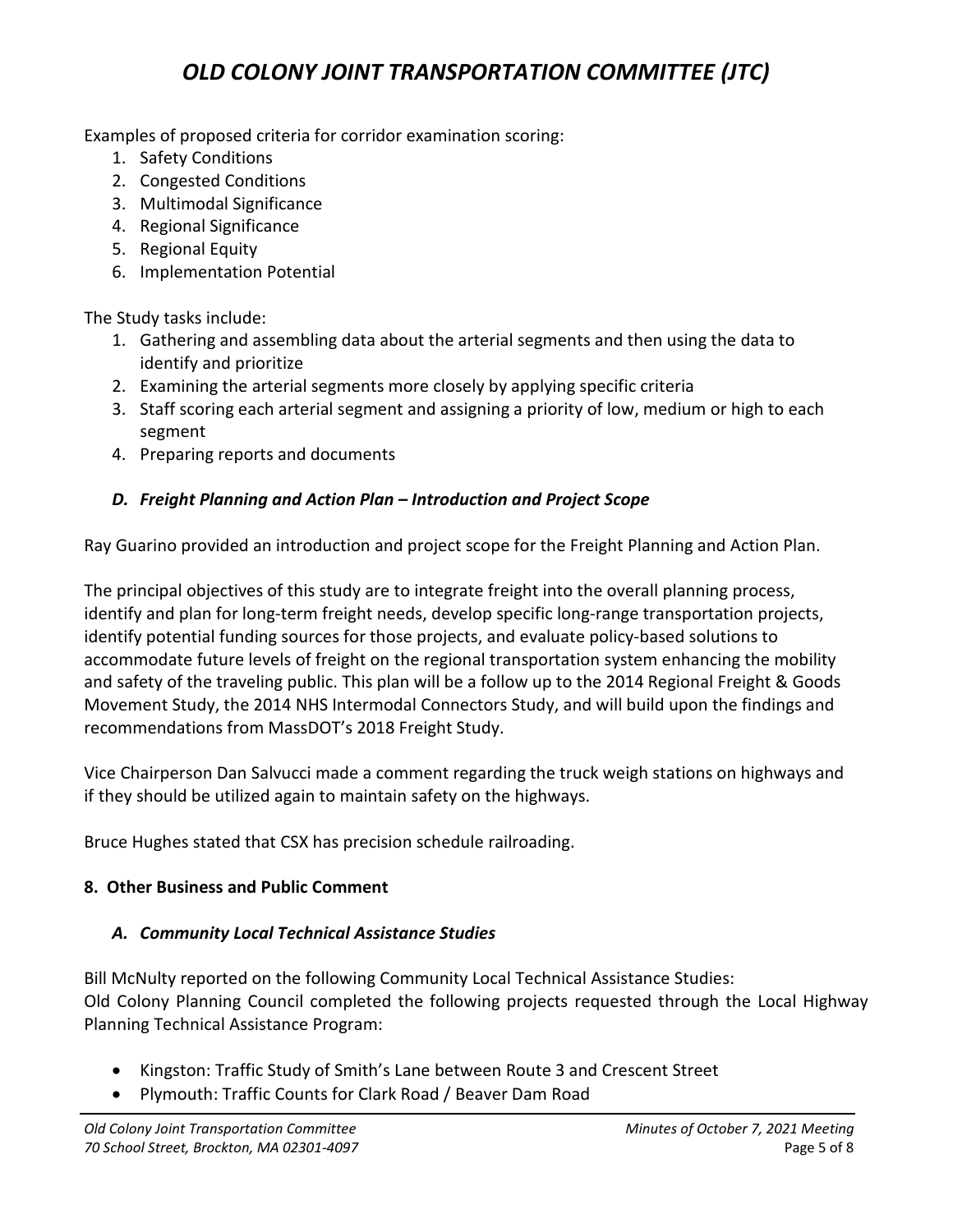### Project Status Updates

### **Plymouth**

• Commerce Way Traffic Counts – Data collection planned for Fall 2021

### **West Bridgewater**

• Traffic Study of Howard Street, Prospect Street, and Walnut Street – Data collection completed, Analysis Underway

## *B. Staff Reviews on ENFs, EIRs, and NPCs*

Kyle Mowatt summarized the Environmental Notification Forms (ENFs), Environmental Impact Reports (EIRs), Notices of Project Changes (NPCs), and Certificates for projects within the OCPC region that are undergoing Massachusetts Environmental Policy Act (MEPA) Office review.

## **ENF**

## **EEA #16447 – Greystone Village - Kingston**

The project will result in a construction period of 4-5 years once started. Early impacts will be primarily from the demolition of structures and removal of impervious surfaces within the existing developed front portion of the property and then from activities such as roadway and drainage construction. Subsequent impacts will be the construction of the 24 single family homes proposed for the site. The area of disturbance is 40% of the total geographic project land area. Stormwater is managed to ensure no post-development increase in run-off. The site is served by public water and is located on an arterial street. No upgrade of public infrastructure is necessitated by the project build-out. Sanitary Wastewater is to be treated by individual private septic systems on each lot in conformance with the State and Local sanitary codes.

It should be noted that the project will remove a commercial manufacturing facility (Kingston Trailers), a commercial space (Martial Arts) as well as an existing house, with the associated impervious areas for driveways, parking, loading, etc. While there will be a short-term impact during the demolition phase (dust and debris removal from the property), there will be a positive long-term impact with the reduction of traffic, noise, etc. associated with the current use. The anticipated footprint of the proposed 24 houses (30,780 SF) will be about 19% less than the footprint of the existing structures to be removed (38,192 SF).

# **EIR**

### **EEA #16283 – Proposed Beach and Dune Nourishment – Marshfield & Duxbury**

Single EIR was released on September 8, 2021. Comments are due by October 8, 2021.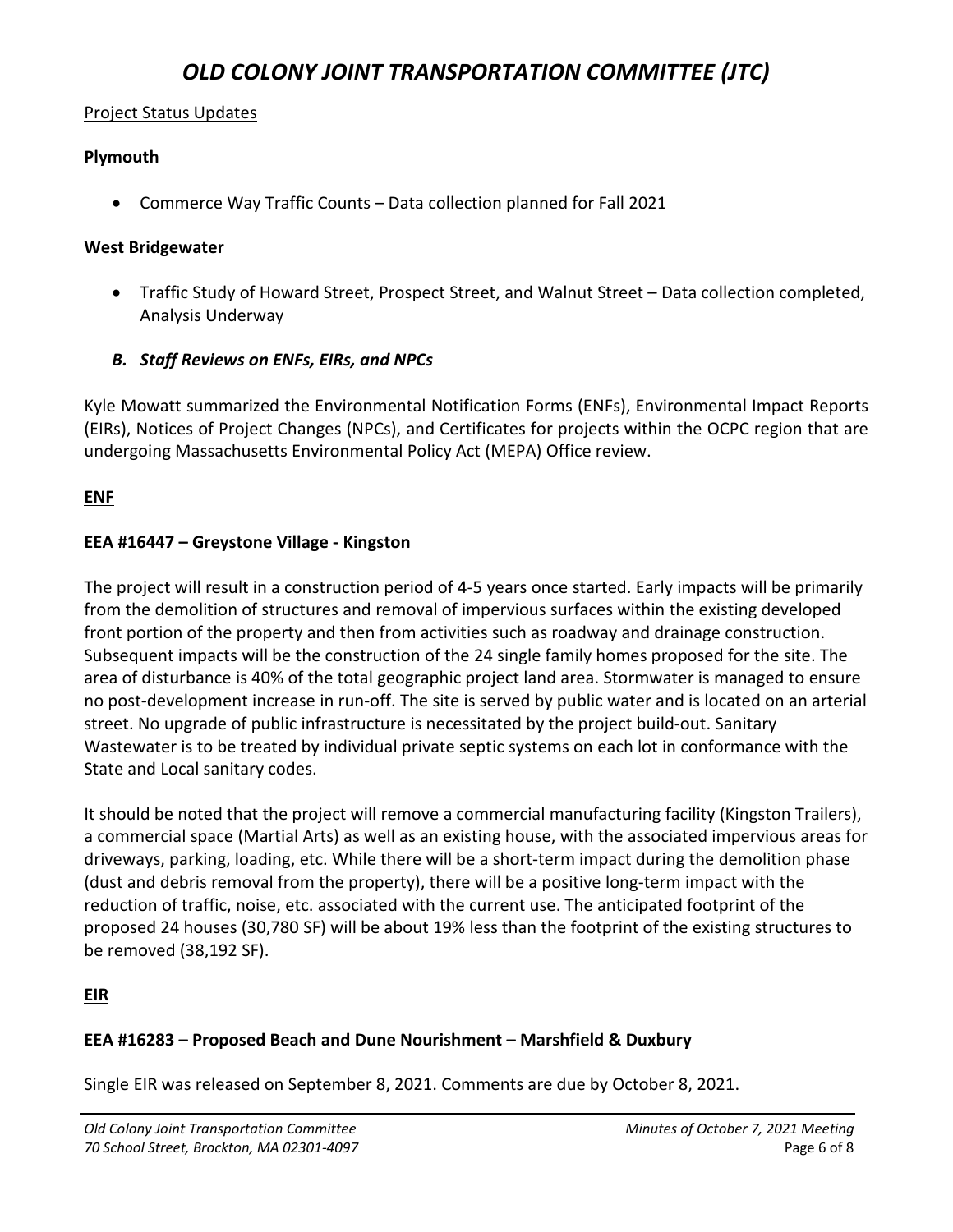## **DEIR**

### **EEA#16383 – Lincoln Park – West Bridgewater**

DEIR was released on September 22, 2021. Comments are due by October 22, 2021.

### **Certificates**

#### **EEA #16409 – Former National Fireworks Site – Hanover/Hanson**

The certificate states the project **requires** the submission of an Environmental Impact Report (EIR). In a separate Draft Record of Decision (DROD), there is a **proposal to grant** a Waiver that will allow the proponent to proceed with Phase 1 of the project prior to completing the MEPA process for the entire project.

### **Public Notice**

### **Hydrogeologic Evaluation Scope of Work – Avon**

The Scope of Work for a proposed soil absorption system to be located on property proximate to the Avon Industrial Park in Avon, MA, in support of a future application for a Ground Water Discharge Permit for subsurface disposal of 230,000 gallons per day of treated wastewater.

#### **MEPA Regulatory Review Update**

Please be informed that the MEPA Office has issued amended regulations for public comment. Comments are due by October 20, 2021. The new MEPA Interim Protocol on Climate Change Adaptation and Resiliency will be in effect for all ENFs/EENFs as of October 1, 2021.

All new projects filing with the MEPA Office will be required to attach to the Environmental Notification Form (ENF) or Expanded Environmental Notification Form (EENF) the output report generated from the RMAT Climate Resilience Design Standards Tool. New project filings must also complete the new Climate Change Adaptation and Resiliency Section added to the ENF form.

Detailed information, including opportunities for public participation, is available on the MEPA website.

### *C. Regional Concerns and Local Community Transportation Issues*

Bill McNulty recognized Hanover Town Planner, Christine Stickney, who joined the meeting.